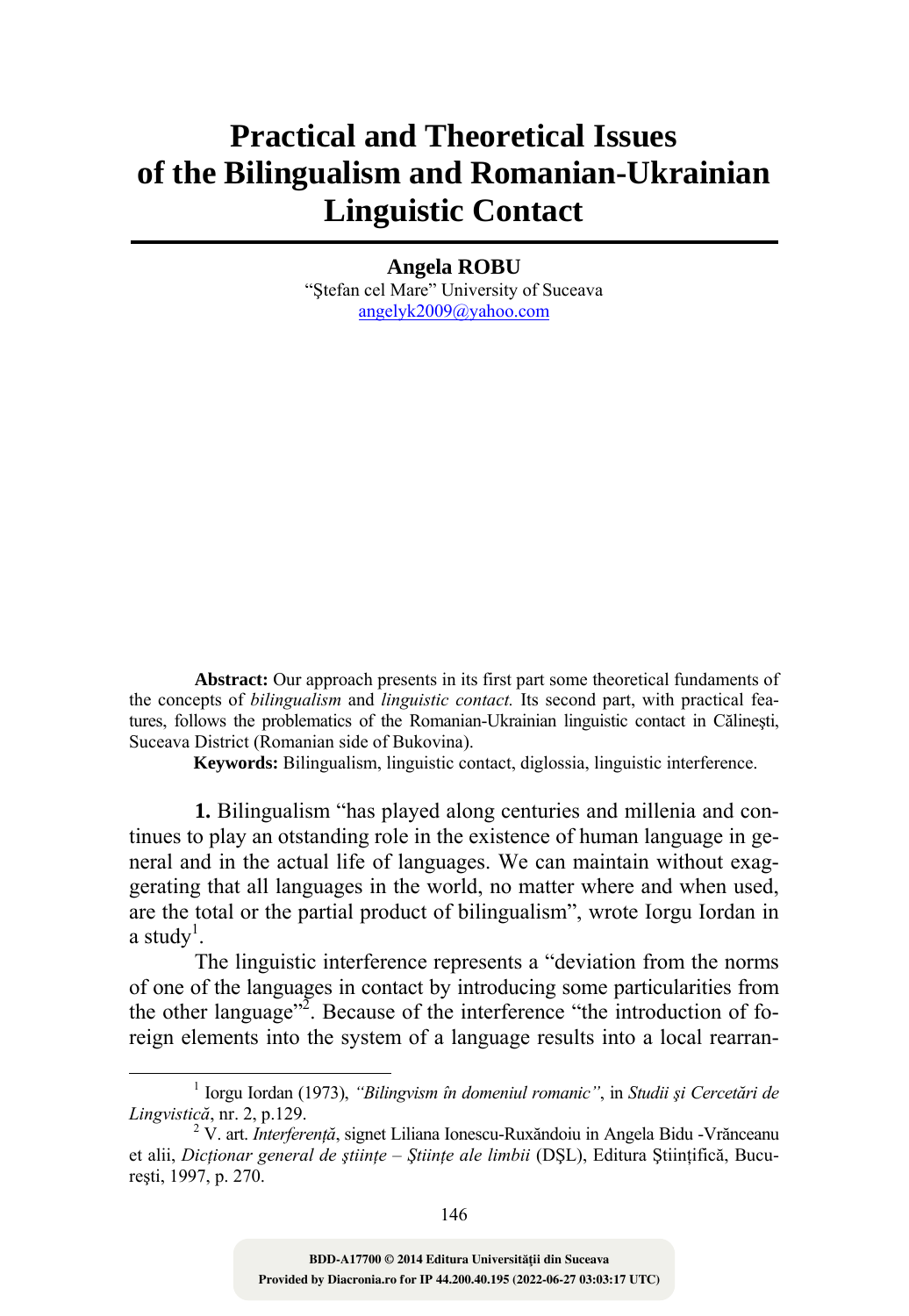gement of the system (for instance, lexical loans, or sounds)"<sup>3</sup>. The situation we are going to deal with ia one of *bilingualism*, fact that makes the influences of the two languages be mutual. It is generally considered that the concept of *interference* is synonymous to that of *negative transfer*<sup>4</sup> *,* phenomenon that "affects units and unequal structures from the two languages, establishing a source of errors. The existence of some acknowldged similarities between languages determines the manifestation of a tendecncy of extension of the sphere of equivalence by establishing of erroneous correspondences between the units and structures of the languages in contact. [...] The individual modifies the language he/she learns according to the structural patterns of his/her mother language. In bilinguism, the introduction of features of the other used language in the community is also possible."<sup>5</sup>. The is the Romanian-Ukrainian bilingualism instance we are going to mostly refer to, which is to be met on site of Călineşti, Suceava County.

In a more recent theoretical article, Gh. Moldoveanu tries to establish some dissociations he consideres useful for the analysis of the languages in contact.<sup>6</sup> Thus, he thinks that the realities defined by the terms of *bilingualism, diglossia and linguistic conflict* are different, even if in most of the studies the terms are deemed to be sinonimous. Here are his definitions:

"*Bilingualism* is a type of behaviour of the *individual* that uses alternately, within the linguistic community, out of effective communication necessities, two different idioms. From the bilinguism point of view, the commutation from one code to another does not bear necessarily a social-contextual significance. Most of the code commutations (from one language to another) may be considered as functioning in free variation. Under the incidence of the bilingualism come also the commutations that relate to strictly psychological reasons and/or personal reasons: the wish of the speaker to enhance the expressivity of the sentence, particular emotional states and so on. In this sense, biligualism constitutes the object of study of linguistic and pedagogy.

 *Diglossia* is a *social* phenomenon based on the inequality of social standing of the idioms in contact. It involves some contradictions bet-

<sup>3</sup> *Ibidem*. <sup>4</sup>

<sup>&</sup>lt;sup>4</sup> The transfer is a "type of phenomenon charcteristic to the situation of language contact, representing the result of the attempt of individuals to establish corelations bet-<br>ween the linguistic systems involved  $(op. cit., p. 548)$ .

ween the linguistic systems involved (*op. cit.*, p. 548). <sup>5</sup> *Ibidem*, p. 519. <sup>6</sup> *Cf*. art. *"Bilingvism, diglosie, conflict lingvistic"*, in rev. *Limba Română*, Chişinău, nr. 11, 2005, pp. 6-17.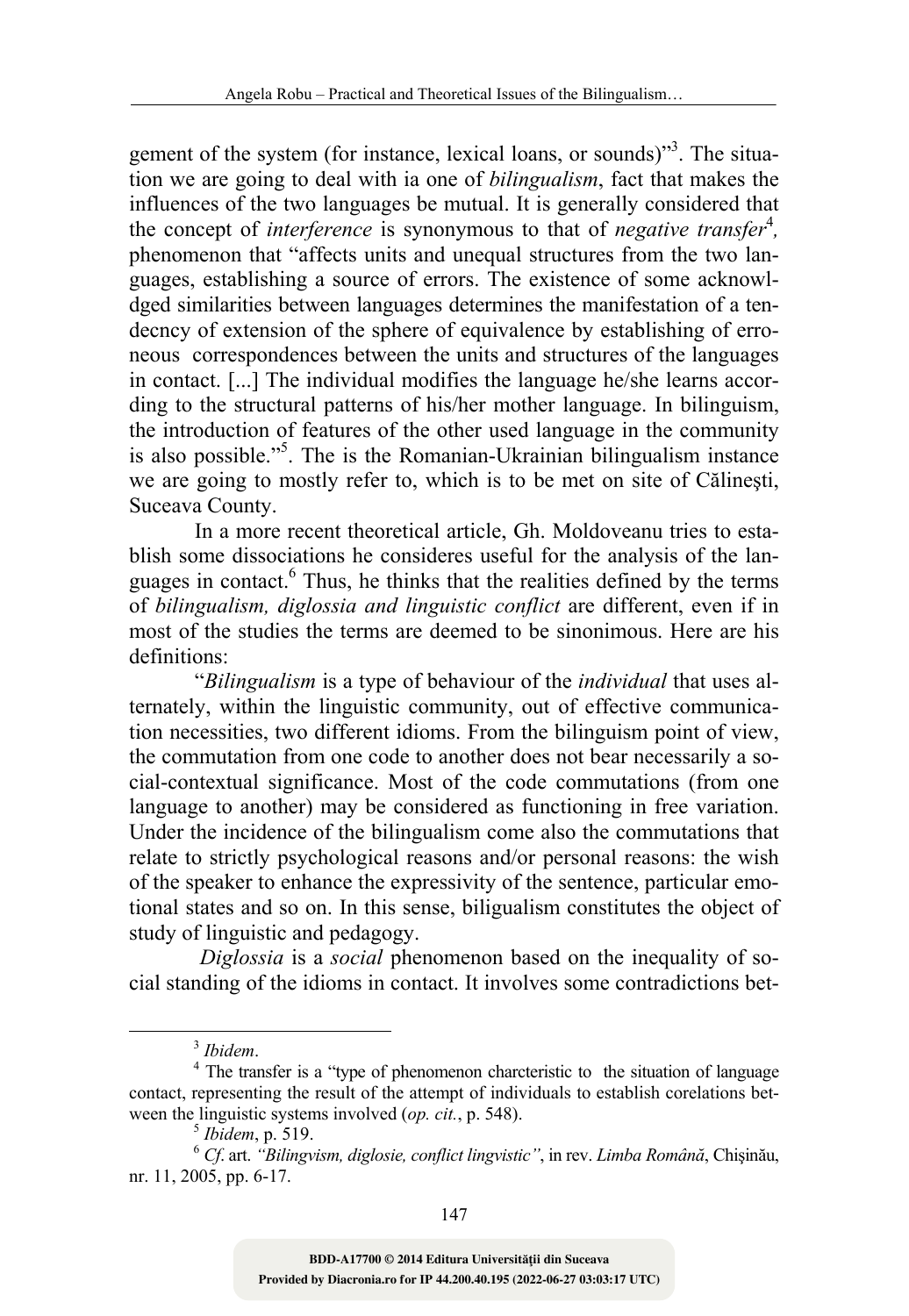ween languages, fact which generates *linguistic conflict. Diglossia* as source of conflict may have as result two possible solutions: substitution or normalisation. Identification and analysis of *diglosiei* is linked to the examination of the social phenomenon of *domination-subordination*. The social dimension of the concept of *diglossia* has contributed to the rooting in sociolinguistics of this concept which so becomes more and more operational.

*Diglossia* and *linguistic conflict* are similar concepts. The advantage of the concept of *linguistic conflict* in comparison with that of *diglossia* consists of the fact the notions of *dominating language – dominated language* become central elements for analysis."<sup>7</sup>

*The General Dictionary of Linguisic Sciences* considers the linguistic contact to be that "situation which determines the alternate usage of two different languages by certain groups or individuals. That contact is thus the source of the group or individual bilingualism<sup>38</sup>. The linguistic contact, as Liliana Ionescu-Ruxăndoiu considers, is dependant on the action of some extralinguistic factors, amongst which the geographical area, nature of the population (indigen or immigrant, rural or urban), cultural and ethnic particularity of the group, religion, race, sex, age, social status and occupation of the speakers. The linguistic contact leads to the apparition of interference phenomena. The terms *bilingualism* and *diglossia* have different significance in the European and American linguistics: in the European area, the term *diglossia* is totally or partially sinonimous with the term *bilingualism*, indicating "either the practice of usage of two different languages in communication, or a special case of bilinguism, supposing the inequality od standing of those two used languages (one being the national language and the other the regional language)<sup>19</sup>. In the American linguistics, *diglossia* means the usage within a linguistic community of two varieties of the same language. Bilingualism, in the article from *The General Dictionary of Linguistic Sciences* is defines in two ways: "in narrow sense, the alternate usage of two languages; in broad sense, the alternate usage of two linguistic systems, no matter their status: different languages, dialects of the same language or even variesties of the same idiom"10. Hereinafter, we shal adopt the norrow sense definition and we shall see the Romanian-Ukrainian bilingualism as a consequence of linguistic contact. We shall follow the classifications of bilingualism from the General Dictionary trying to identify the type of bilingualism specific

 <sup>7</sup>  $^7$  Gh. Moldoveanu, *art. cit.*, pp.16-17.

 $\frac{8}{9}$  DŞL, p.137.<br> $\frac{9}{9}$  Ibidem, p.179.

*Ibidem*, p.179. <sup>10</sup> *Ibidem,* p. 87.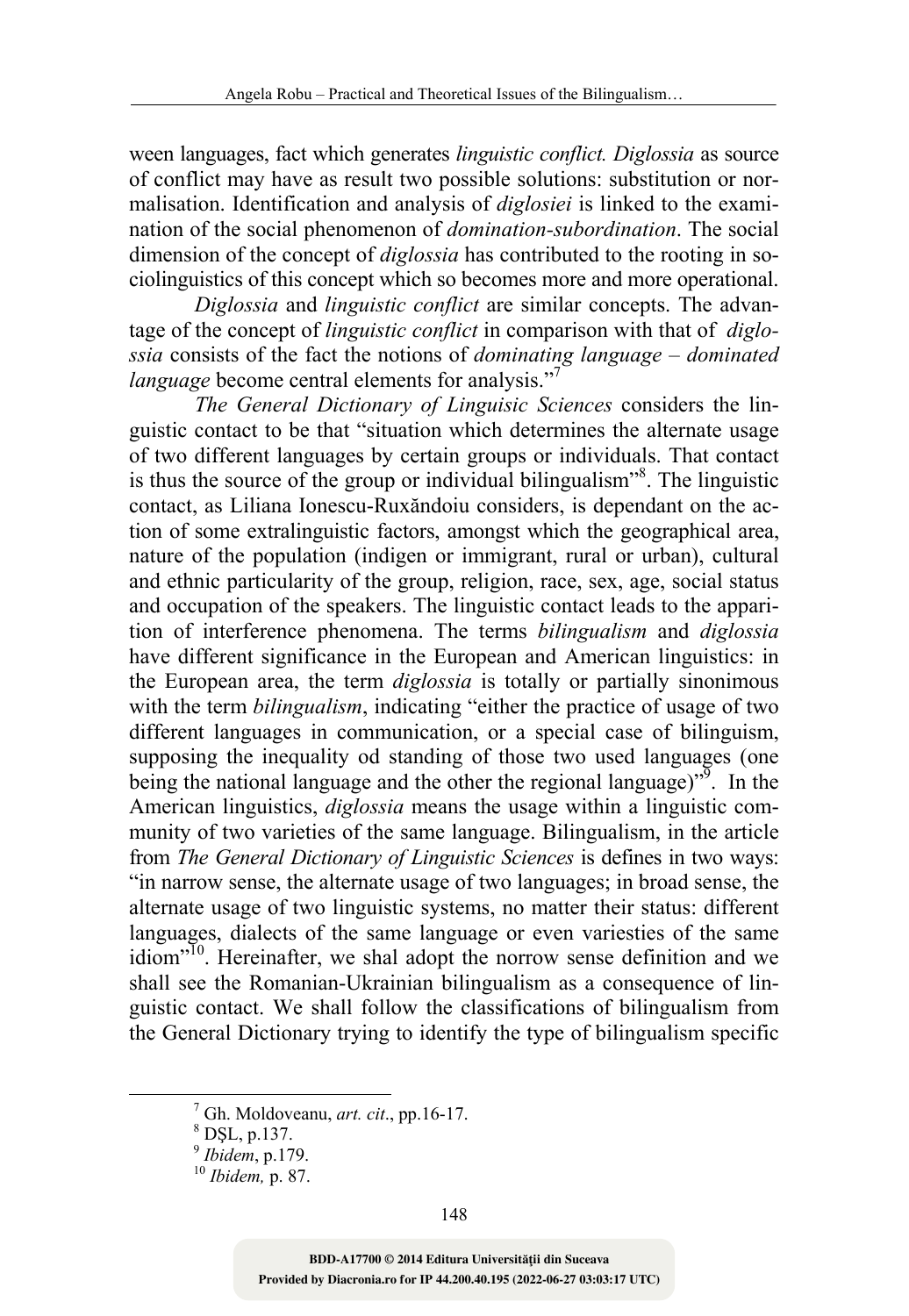to the community of Călineşti, as well as to other Romanian-Ukrainian linguistic communities from northern Romania.

a) According to the social extent of the bilingualism we can speak of *social bilingualism (collective)* when the whole community is involved, this being the situation in Călineşti, of *group bilingualism* and of *individual bilingualism.*

b) Accoring to the origin:

– *Simultaneous bilingualism*: Romanian and Ukrainian are learned at the same time; this is the case of children originating from bilingual families.

– *Succesive bilingualism (sequential)*: the second language is learned after the first one is fixed, that means 3-4 years later. In the case of Călineşti one may speak of a late bilingualism, the second language being learned at the age of 6-7 years old. The linguistic community of Călineşti is divided into an area where children learn Romanian first and then Ukrainean, and another area where the first learned language is Ukrainian.

 c) According to the relationship between languages reflected by usage, one may speak of a compound biliguaalism only when children from Romanian families choose to learn Ukrainian in school as a foreign langauge.

– *Coordinated bilingualism*: when the two languages are functionally separated, one language beind used officially and the other within the family. It is not the case of our community where situations interfere.

d) According the level of knowldge of the two languages

– *Symmetric bilingualism*: both languages are known to the same extent, mostly by elderly speaker.

– *Asymmetric bilingualism*: there are different levels of proficiency of Romanian and Ukrainian; the younger speakers are more profiecient in Romanian, save an isoled area of the village in which children learn Ukrainian as a mother tongue, while Romanian is being taught is school.

– *Receptive biligualism (passive)*: one of the languages is understood but not spoken: this is not the case in Călineşti, the two languages being used alternately, according to the practical context.

– *Written bilinguism*: one of the language can be read but not written. There is a special category of speakers of Ukrainian that can speak and understand Ukrainian but are incapable of reading or writing it.

We shall try to demonstrate that the study of bilingualism "allows the identification and description of the mechanism and of structural consequences of the contact between languages"<sup>11</sup>. The biligualism we described determines, as we shall see, the apparition of some interferenece phenomena at the phonetic, morphologic, lexical and syntactic levels, in

 $11$  DSL, p. 87.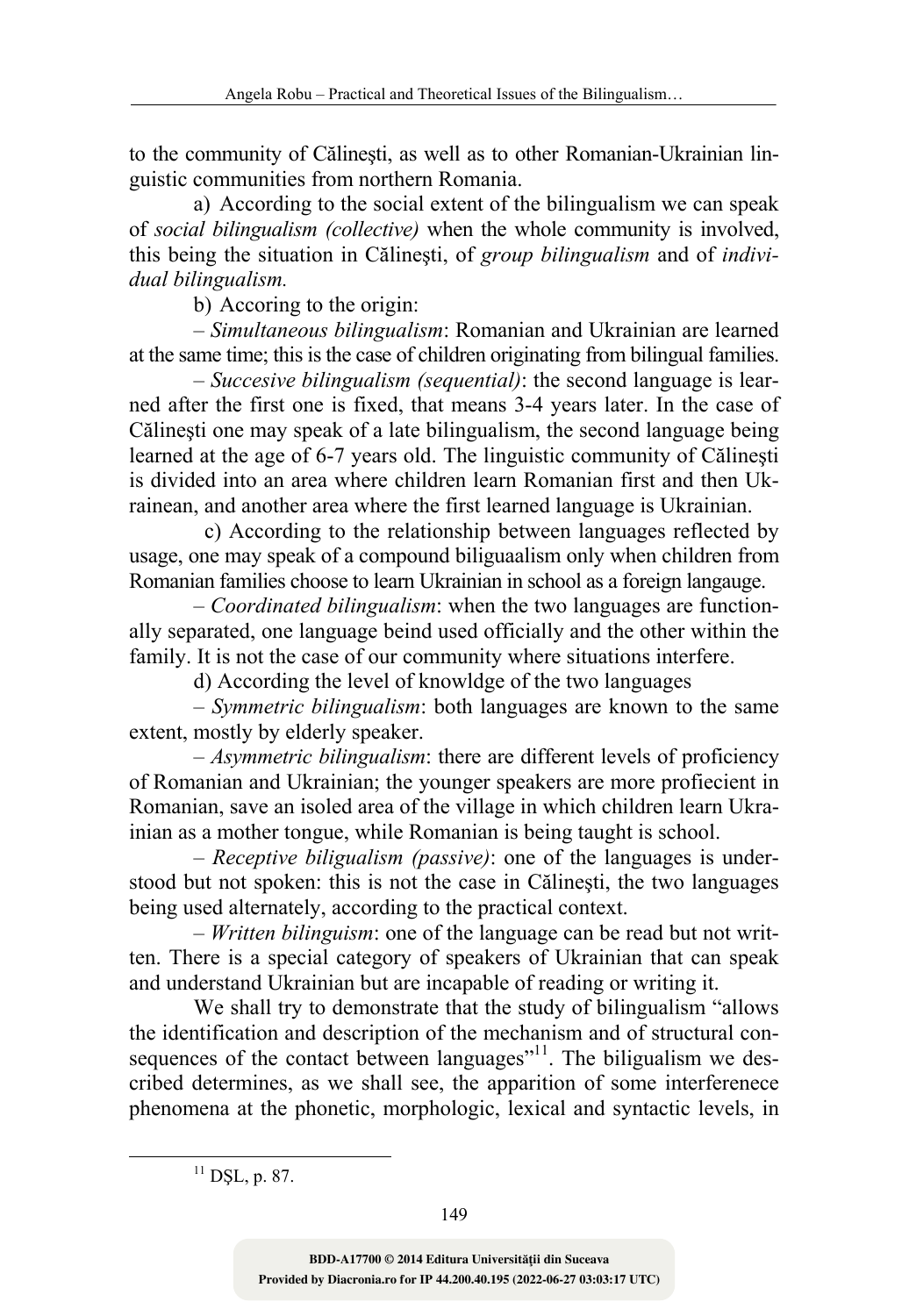the structure of Romanian and Ukrainian languages that are in contact, fact that result sin the reorganisation of the structural patterns and of the system<sup>12</sup>, even of the *linguistic type* from Eugeniu Coseriu's theory<sup>13</sup>.

The linguistic contact is defined by the *General Dictionary of Lingustic Science*s (author of the article: Liliana Ionescu-Ruxăndoiu) as that "situation that determines the alternate usage by certain groups or individuals of two different languages. The contact is thus the source of the group or individual bilingualism.". Franck Neveu (*Dictionnaire des sciences du langage*) 14 defines the contact between languages as that "situation in which, out of geographical or social reasons, two or more languages are being spoken by an individual or a community. The science of language is interested in the effects of thsi encounter of languages and cultures, especially in problems related to the interference between the linguistic systems prone to manifest at the lexical and grammatical levels." U. Weinreich asserts that the degree of the linguistic contact is dependant on the action of extralinguistic factors: "indigen or immigrant, rural or urban), cultural and ethnic particularity of the group, religion, race, sex, age, social status and occupation of the speakers"15. The phenomenon of interference is dependant on the phenomenon of linguistic contact.

Interference is not seen as an mutual influence of two languages in contact, but as "deviation from the norms of one of the languages in contact by introducing some particularities from the other language"16. There are different degrees of interference: on a small scale, the introduction of foreign elements in the system of a language leads to loans at the phonetical and lexical levels; on a larger scale, changes of the whole linguistic system are produced. In the case of bilingualism, the interferences between mother language and learned language are mutual, their degree depending on the type of bilingualism and the on the stage of biligualism<sup>17</sup>.

As we said before, in some of the liguistic works the term *interference* and that *of negative transfer* overlap.

 <sup>12</sup> The system contains Coşeriu believes – only "that which in the *norm* is the essential form, a functional position". V. Eugeniu Coşeriu, *Teoria limbajului şi lingvistica generală*, Editura Enciclopedică, București, 2004, p. 98.<br><sup>13</sup> In Eugeniu Coșeriu's linguistical concept, *the linguistic type* contains the fun-

ctional principles and the technical categories of a language: procedure types and functions, distinctions categories, oppositions and structures that charaterize it, *cf*. *Lecţii de*

<sup>&</sup>lt;sup>14</sup> Franck Neveu, *Dictionnaire des sciences du langage*, Armand Colin, Paris, 2004, p. 80. <sup>15</sup> *Apud* DŞL, pp.137-138. 16 DŞL, p. 270. <sup>17</sup> *Cf*. DŞL, p. 270.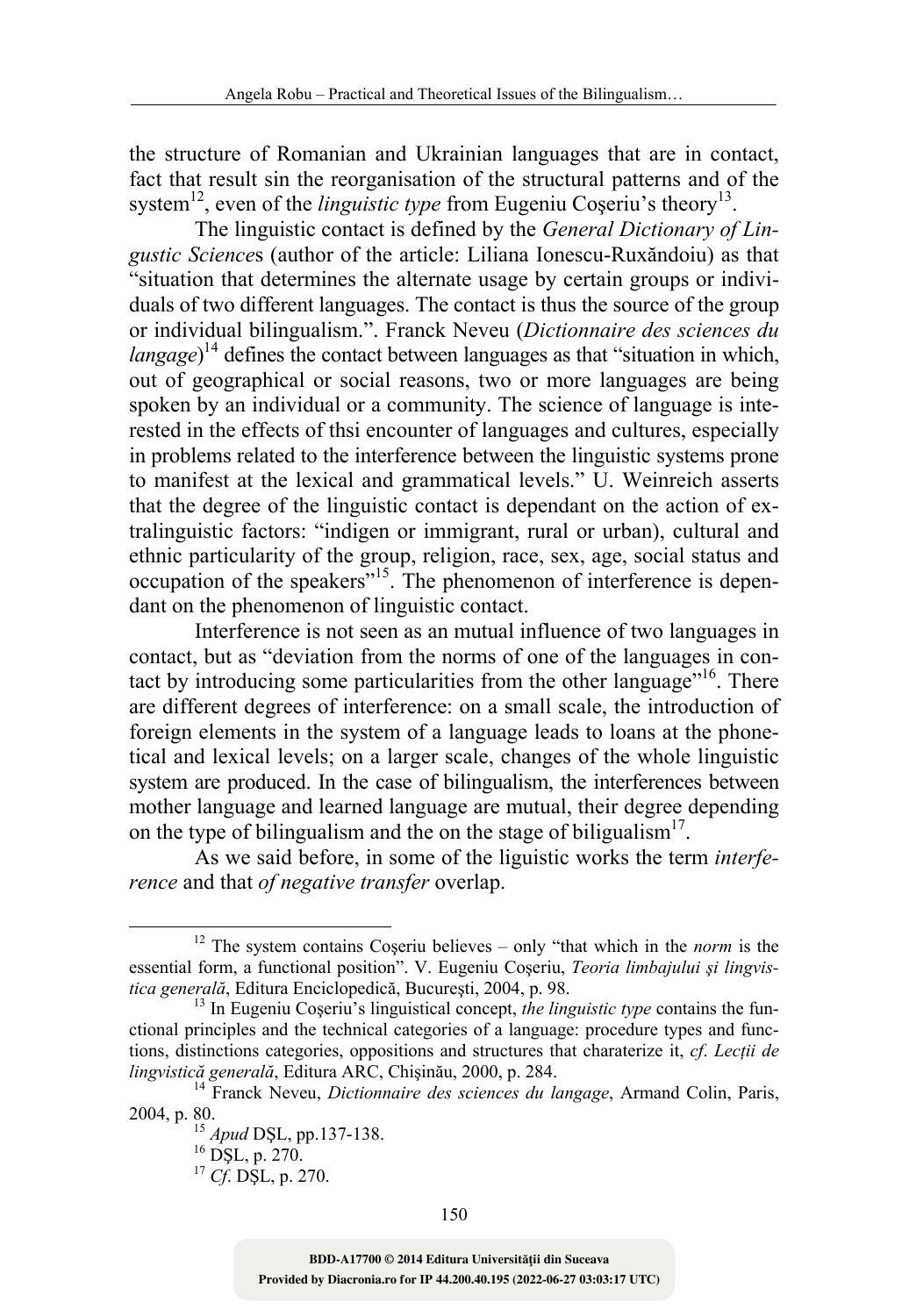By contrast analysis of two languages in contact, by determining the divergent structural aspects, the future evolutions of the phenomenon of interference can be predicted. These updates are not compulosry though, as there may intervene not only factors that relate to the structure of the language, but also extralingustic fators, dependant on social-cultural context, but also on the political context of the linguistic contact. In our case, after the 1989 Revolution, the social-cultural and political conditions altered, producing major chances in the phenomenon of Romanian-Ukrainian interference.

André Martinet thinks that the "idea that bilingualism implies two languages with identical status is so wide-spread and established that linguists have proposed the term of *diglossia* in order to name a situation in which a community uses, according to the circumstances, a more familiar and less prestigious idiom or a more savant and pretisgious one. There would be no bilingualism except the individual one, while diglossia would characterize whole communities. Nevertheless, there are so many possibilities for symbiosis between 2 idioms, that we would prefer to keep a term as *bilingualism* that covers them all instead of trying a classification based on a simple dichotomy: French and English are two national languages of high prestige, but in Canada one cannot say that they are equal; in this circumstance, should we speak of diglossia in the province of Quebec?"18

Referring to the linguistic practice encountered in real life liguistic situations, the French linguist reminds of some specific facts related to the phenomenon under discussion:

"1) no linguistic community can be considered as being made up of individuals speaking a language simmilar in all details; 2) there are millions of human beings belonging to two or more linguistic communities, that, depending on the collocutor, use a language ore other; 3) not rarely, a person that speaks only a language, understands more languages by listening or reading; 4) most of the people are capable of using, depending on the circumstances, rhater different forms of the same language; 5) those who do not use actively different forms of this type, usually understand without any difficulty the forms they have the opportunity to hear frequently."<sup>19</sup>

In the actual linguistic situation of Călineşti, most of the speakers are bilingual. The exception is made up of some persons belonging to other ethnic groups (Romanian, Roma) that have recently entered the community. Romanian and Ukrainian interfere without any competition bet-

 <sup>18</sup> André Martinet, *Elemente de lingvistică generală*, Editura Ştiinţifică, Bucureşti, 1970, pp.192-193. <sup>19</sup> *Ibidem*, p.193.